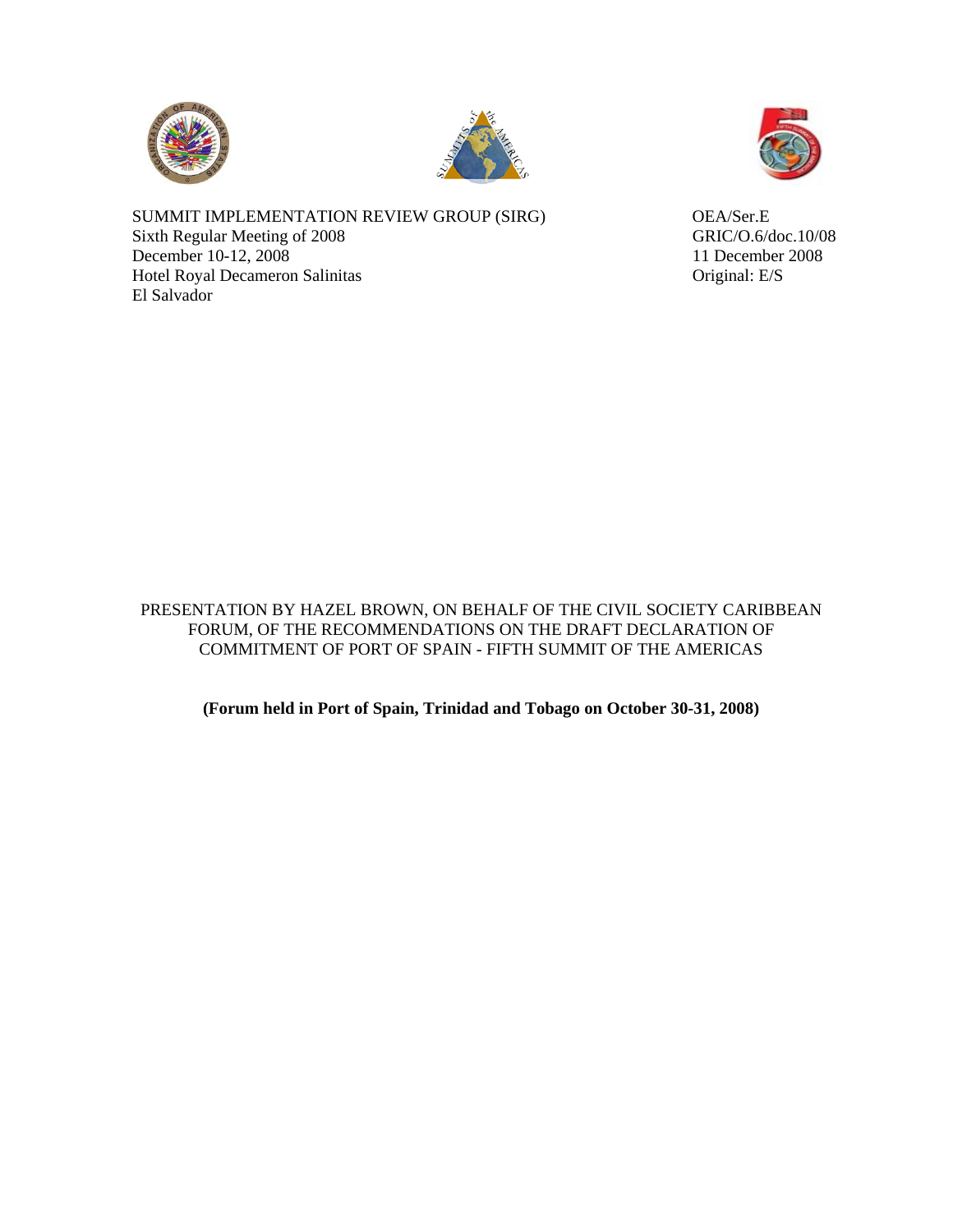# PRESENTATION BY HAZEL BROWN, ON BEHALF OF THE CIVIL SOCIETY CARIBBEAN FORUM, OF THE RECOMMENDATIONS ON THE DRAFT DECLARATION OF COMMITMENT OF PORT OF SPAIN - FIFTH SUMMIT OF THE AMERICAS

#### **(Forum held in Port of Spain, Trinidad and Tobago on October 30-31, 2008)**

### **Introduction**

On October 30-31, 2008, 140 civil society representatives from 12 countries of the Caribbean convened at the Crowne Plaza Hotel in Port of Spain, Trinidad and Tobago. They came from a diverse sectors to formulate recommendations in preparation for the Fifth Summit of the Americas, "Securing Our Citizens' Future by Promoting Human Prosperity, Energy Security and Environmental Sustainability" to be held in Trinidad and Tobago in April 2009.

The Caribbean Sub Regional Civil Society Forum, which received support from the United States Agency for International Development (USAID) and the Canadian International Development Agency (CIDA), was organised to prepare Caribbean civil society organizations (CSOs) to participate in the Summit by mobilizing social capital towards confronting the contemporary issues facing the Hemisphere. Specifically, a central objective of the Forum was to position the diverse range of expertise and activism of Caribbean civil society to discuss and compile recommendations regarding the themes of the Fifth Summit to be presented to the Summit Implementation Review Group (SIRG), which will shape the Draft Declaration of Commitment of Port of Spain to be considered by the Heads of State and Governments at the Fifth Summit. A second goal was to raise knowledge and awareness of, and increase involvement in, the Fifth Summit among civil society in the region while providing practical advice to facilitate their participation in the Fifth Summit.

This Forum was hosted by the National Secretariat for the Fifth Summit of the Americas, with the support of the Summits of the Americas Secretariat and the Department of International Affairs of the Organization of American States (OAS), and in collaboration with the civil society organizations Canadian Foundation for the Americas (FOCAL) and the Network of NGOs of Trinidad and Tobago for the Advancement of Women. The collaboration between civil society organisations continues with stronger participation by Caribbean people.

#### Forum Overview

During two days of deliberation, five open dialogues were held that addressed all of the themes presented in the Draft Declaration of Commitment of Port of Spain, including promoting human prosperity, environmental sustainability and energy security, and strengthening democratic governance, public security, and the Summits of the Americas Process.

The recommendations that arose out of these meetings refer to articles of the Draft Declaration of Commitment of Port of Spain have been circulated for your consideration.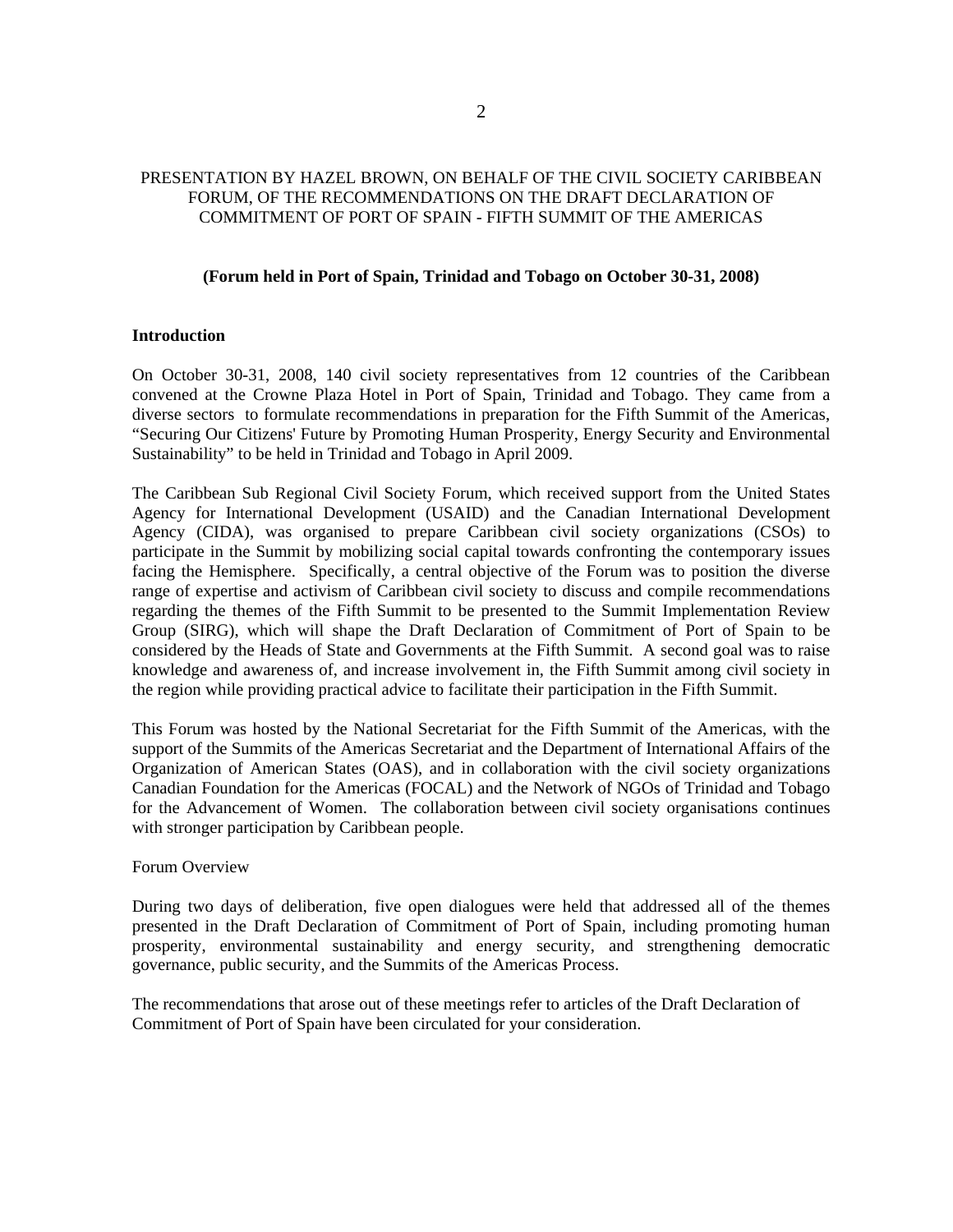## **Highlights of Recommendations**

We propose that key interest groups be positioned in the Declaration and that the 9 major groups as designated by the UN be explicitly recognized (women, youth and children, business and industry, local governments, science and technology, workers and trade unions, indigenous people, farmers and NGOs).

We exhort the member states to include in the preamble a specific commitment to put in place the necessary national legislation to make operational all of the multilateral agreements to which they have subscribed.

We recognize that human prosperity necessarily includes the concept of health and urge member states to make commitments to develop health services nationally so that all citizens can access and benefit from good health services. These efforts must include consideration of access to quality education, access to and availability of food and adequate nutrition.

We request that the member states include reference to the UN Charter and the Earth Charter in the preamble (paragraph 2) of the Declaration of Commitment of Port of Spain.

We urge member states to include in the Declaration a commitment on the part of the member states to fully implement the Inter-American Convention against Corruption (IACAC).

It has been stated that Latin American and the Caribbean is the most violent region in the world; however, the Draft Declaration contains only three paragraphs related to strengthening public security. We believe that greater attention should be paid to public security in the draft Declaration. Specifically, we ask for consideration of the following issues as they relate to public security: domestic violence and child abuse, drug addiction and its relationship with behavioral problems and mental illnesses, especially among children, and psychological approaches to dealing with criminal behavior.

We call upon governments to work in collaboration with civil society in favor of institutionalizing active and real participation by civil society organizations in the Summits of the Americas Process. We urge member states to support meaningful and effective spaces for civil society interface with governments at the Summit. We also recommend that governments include civil society representatives as part of their official delegations to the various meetings and forums that are held in the framework of the inter-American system to serve as advisors. Governments must likewise ensure that appropriate funding is made available to facilitate participation by civil society delegates in these meetings.

### **Particularities of the Caribbean**

The small islands of the Caribbean have certain particularities which must be captured in the discussions and commitments of the 5th Summit

- SIDS Vulerabilities
- HIV/AIDS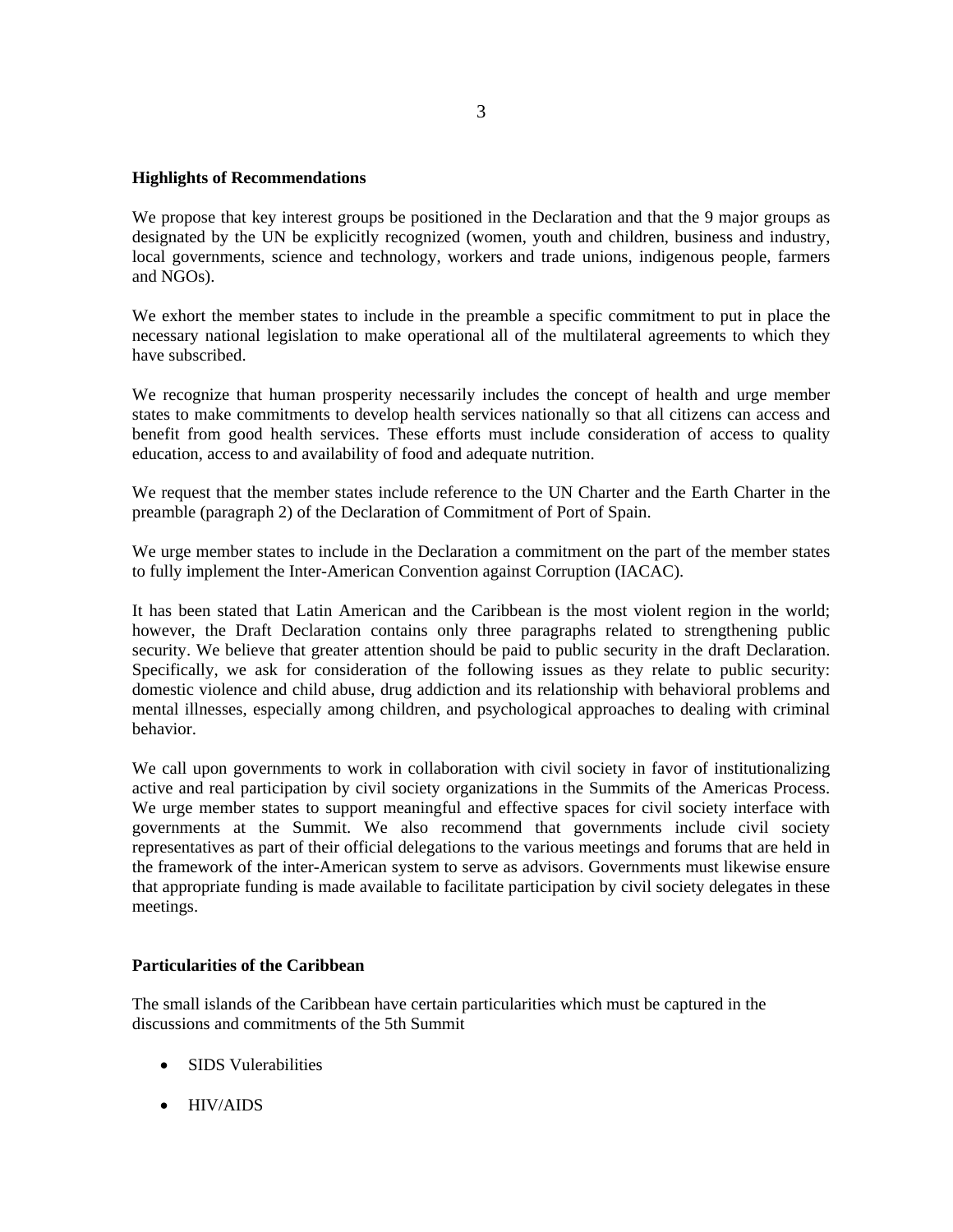• Food Security

We also want specially to put on the table the question of Cuba's exclusion and the need for a different and respectful vision for Haiti.

### **Strategic Recommendations from Caribbean Forum**

We wish now to present four strategic recommendations from the Caribbean sub region for the consideration of the SIRG;

1. Action to Strengthen Effective Civil Society Participation

We suggest that the Declaration of Commitments enhance and strengthen the partnership between governments and civil society through reiteration of the principle of Article 6 of the Inter-American Democratic Charter related to the rights and responsibilities of citizens to participate in the decisions related to their own development, and reference to Articles 26 (last sentence) and 27 (first sentence) of the Democratic Charter.

We further suggest that having recognized civil society participation as a right, not as a privilege, the Declaration should include a commitment by governments to institutionalize interactive civil society participation in the design, development, implementation, monitoring, and evaluation of regional and national policies, programmes and projects;

To ensure repeated, dynamic, broad, and diverse consultations support civil society organizations and their activities through the establishment of a regional agency which would provide funding and thus facilitate their effective partnering with governments in realizing the goals set out in the Declaration and related documents before the next Summit.

Continue after the Summit a virtual interactive civil society network from the pertinent office of the OAS, to serve as a link among citizen initiatives in the Hemisphere, disseminate information on good practices, provide information on Summit agreements, and other relevant data.

Create a citizenship observatory to monitor of the fulfillment of commitments established in the Summit Plan of Action.

The current format of the formal dialogues, which includes prepared statements, must adapt to allow unscripted dialogue between civil society and governments. Formal dialogues must result in concrete results—feasible actions that can be easily evaluated. One possibility is to divide the meeting into smaller working groups in which government representatives and civil society participate according to their geographic and thematic interests.

2. Fight Against Corruption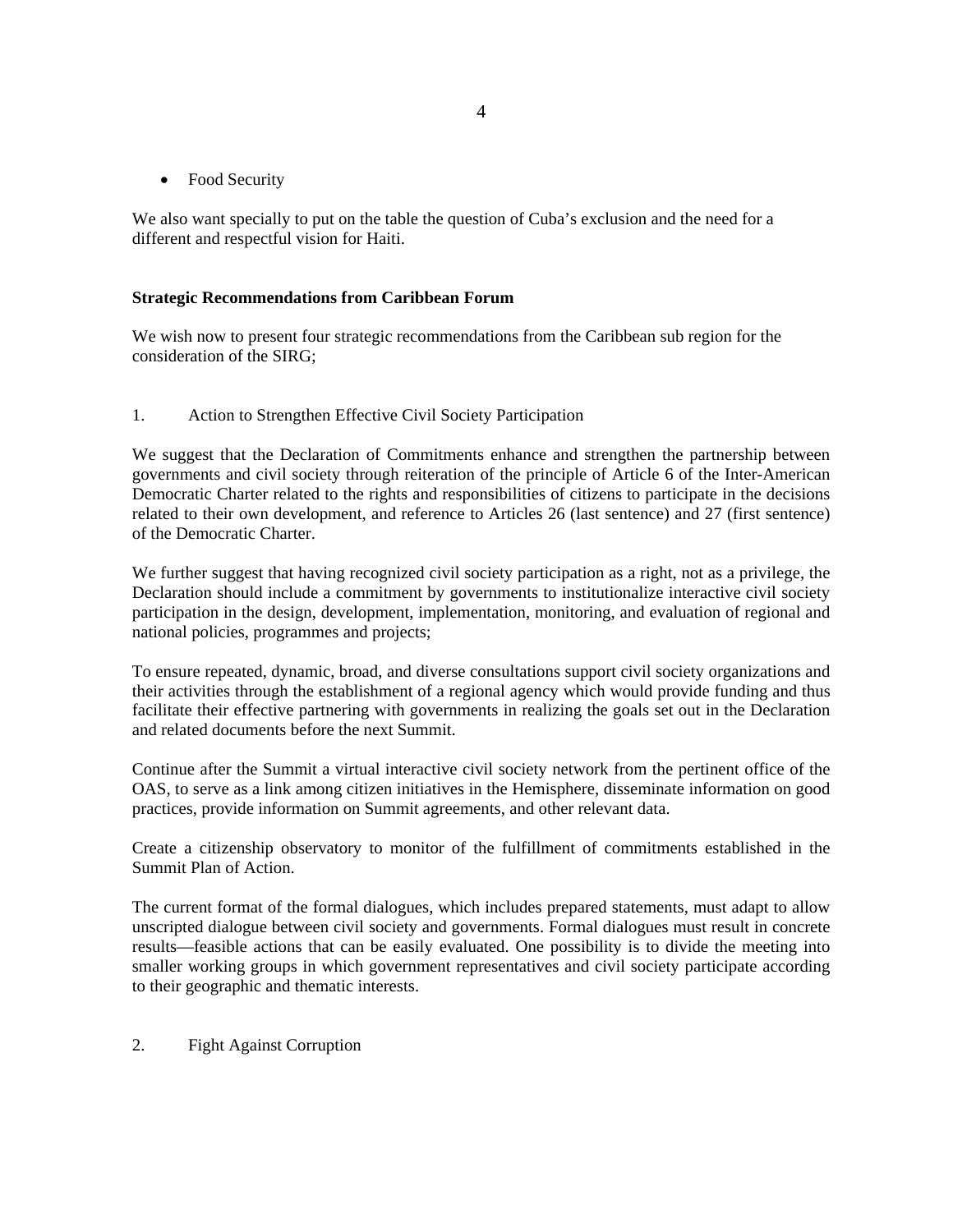We urge member states to formalize civil society's participation in the meetings of the Experts Committee of the Follow-Up Mechanism of the Inter-American Convention against Corruption, and could be permanent observers of the committee's activities.

We call attention to the need for states to support and promote the participation of civil society organizations in the follow-up mechanism of the Inter-American Convention against Corruption, specially, in the preparation of its independent reports. We call attention to the lack of participation by civil society organizations in the Caribbean region.

### 3. Gender Equity

We recommend the adoption of a hemispheric policy of gender balance in legislative and political party structures and in the OAS Secretariat by 2015.

Institute mandatory hemispheric gender policies to build a culture of acceptance of women as a critical part of national development to eliminate gender-based poverty and to reduce disparities between men and women in the workplace through an integrated approach that incorporates a gender perspective in employment policies.

Ensure independence in the follow-up mechanism of the Inter-American Convention on the Prevention, Punishment, and Eradication of Violence against Women (Convention of Belém do Pará).

Ensure that the efforts made by the OAS and its member states to ensure equality between women and men and the human rights of women in the hemisphere are coordinated with the efforts made by the United Nations and other regional and subregional inter-governmental forums and organizations in which OAS member states also participate. We want more active role by the CIM in the Fifth Summit process.

#### 4. Labour Issues

It is necessary for the Fifth Summit to define a strategy for equitable growth in which the creation of fitting and decent jobs and greater social inclusion are core development objectives.

To improve their structural competitiveness and, at the same time, raise their productivity to drive down inequality and poverty, Caribbean countries must implement sectoral and subnational policies that stimulate investment in every size of enterprise, increase productivity, and create employment in labor-intensive sectors.

The fight against exclusion and poverty must include access for all to a decent job and efforts to tackle poverty and unemployment jointly. The foregoing requires: i) implementation of international labor standards; ii) more employment opportunities for men and women so that they can access decent jobs and incomes; iii) increased coverage and effectiveness of social protection for all; and, iv) consolidation of the tripartisan approach and social dialogue.